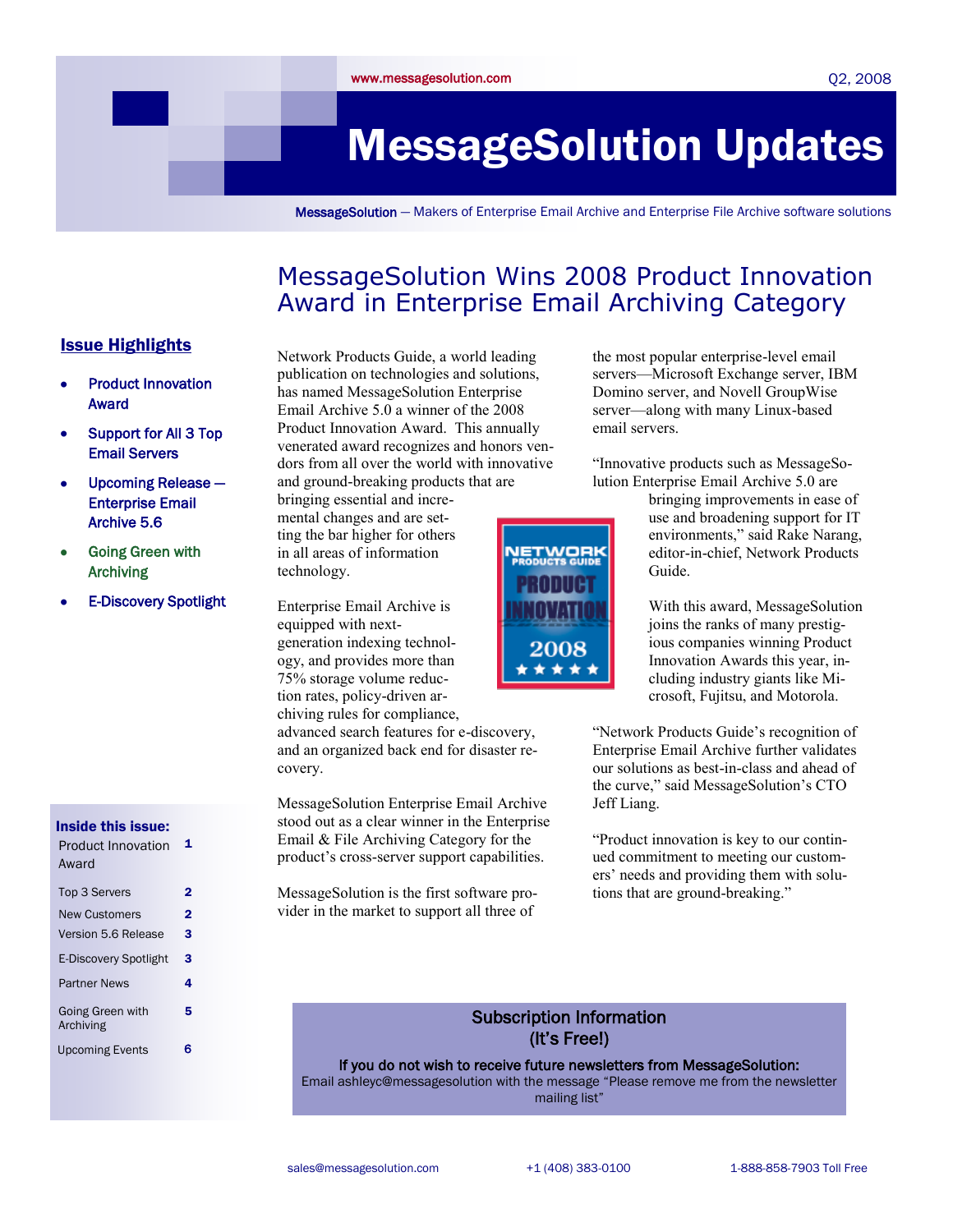

MessageSolution takes first, second and third place...email servers, that is.

#### Want to know more?

- Read MessageSolution and Novell

- Read the full press release on our web site

- Contact a sales rep at sales@messagesolution.com

### Industry Milestone Support for All 3 Top Enterprise Email Servers

This quarter marks a milestone in the email archiving industry, as MessageSolution's Enterprise Email Archive software became the first to provide support for all of the top three enterprise servers—**Microsoft Exchange, IBM Lotus Domino,** and now, **Novell GroupWise.** 

―This release will help enterprises and organizations conducting email server upgrades and cross-server migrations tremendously," said MessageSolution CTO Jeff Liang.

Enterprise Email Archive for Group-Wise was launched at Novell Brain-Share 2008, where MessageSolution representatives demonstrated the new release to attendees, press and analysts.

Many were impressed with the speed at which MessageSolution has taken the lead position in the email archiving industry, as the only vendor to support all of the top three enterpriselevel email servers.

"Our product's architecture was initially designed with a highly extensible platform that allows our research and development team to expand the product to other platforms and servers much faster than other vendors." Liang explained.

―Our solution is definitely the product long overdue for the GroupWise server community."



Thanks for choosing MessageSolution!

### Welcome, New Customers!

This quarter, MessageSolution welcomes a variety of international customers to our team.

**China Science Academy**, the largest science academy in Asia, selected Enterprise Email Archive 5.0 for their 9,000 (and still growing!) email users. MessageSolution helped China Science Academy improve email management and reduced storage sizes significantly.

**Orix New Zealand Limited**, a subsidiary of ORIX Australia , began archiving with Enterprise Email Archive 5.0 for Exchange. Orix Corporation is one of the world's largest non-bank finance and leasing organizations.

**The University of Hong Kong's SPACE program** also chose Enterprise Email Archive 5.0 for Exchange server

The SPACE program has begun archiving their more than 1200 email users, which has significantly improved their Exchange servers' performance.

MessageSolution is quickly becoming the top choice for U.S. school districts, thanks in part to Enterprise Email Archive's low TCO; we'd like to recognize a few schools that selected MessageSolution in 2008.

**- Redford Union School District** in Michigan

**- Randolph County School District** in Alabama

> **Welcome to the MessageSolution Team!**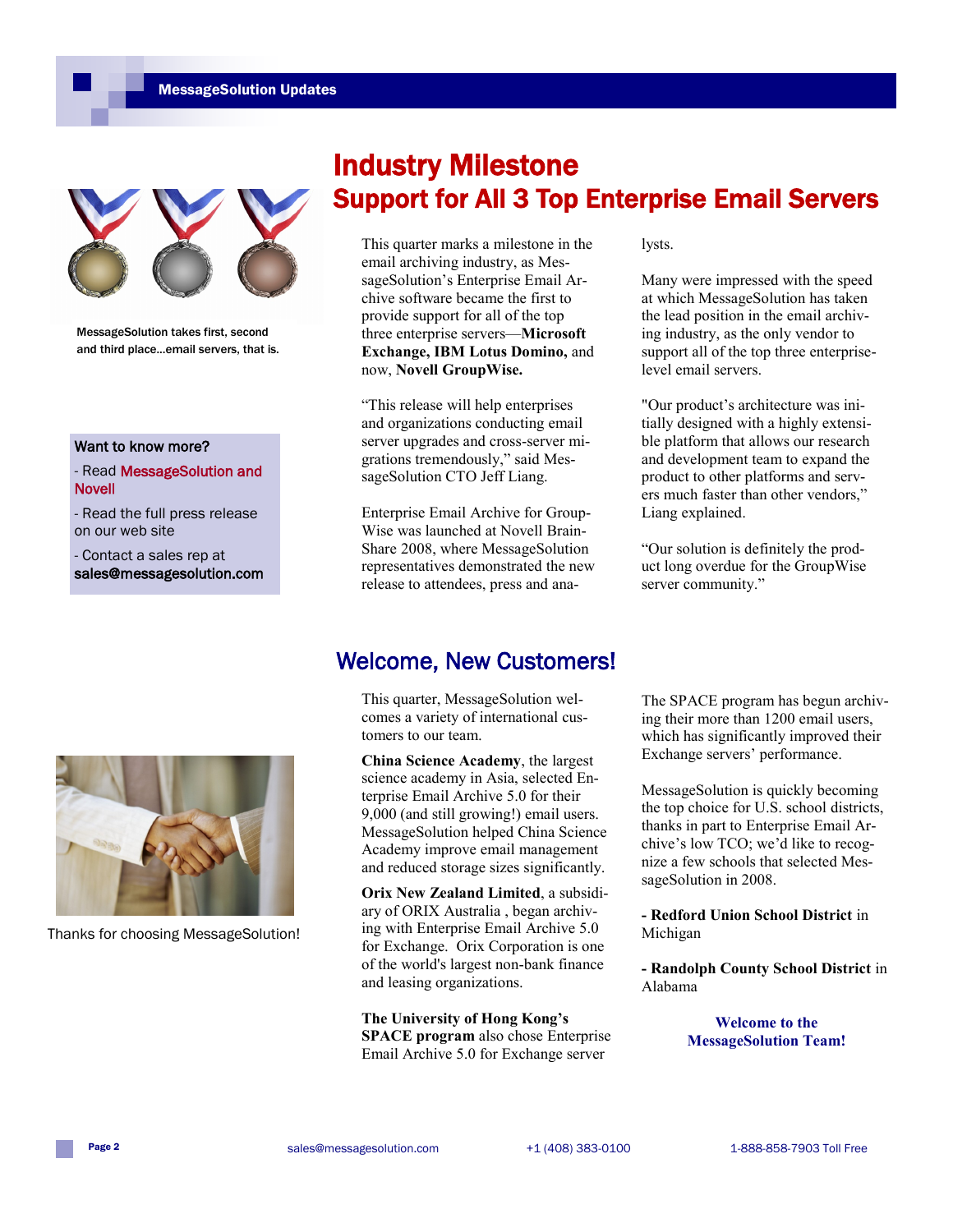### Enterprise Email Archive™ 5.6 Are you ready for it?

At MessageSolution, 'Customer-Driven' isn't just a phrase we slap on our data sheets.

Our sales and demo teams have passed on customers' suggestions to our product development team, who immediately got to work on those features.

The result of months spent implementing *your* ideas?

**Enterprise Email Archive 5.6**, coming to market soon!

Version 5.6 will contain a variety of new features, along with a massive design overhaul. Adding to Enterprise Email Archive 5.6's visual appeal is the ability to create ad hoc Crystal-style archive reports.

### Spotlight on E-Discovery

### E-Discovery Facts:

#### **Few organizations are prepared:**

"In a survey of more than 100 information technology managers in medium and large American corporations, only 6 percent said they "immediately and confidently" can field electronic discovery requests". – "Law Technology Today"

#### **Cost of searching backup tapes:**

"The electronically stored information (ESI) on four years of backup tapes fills about 5,000 tapes. If all 5,000 tapes need to be restored, this cost could exceed \$2,500,000 before data processing even starts." – 'Law Technology Today'

### E-Discovery Resources:

www.discoveryresources.org - A discovery-focused site with in-house articles from Legal IT experts.

http://technology.findlaw.com/electronic-discovery/electronic-discovery-guide/ - An interactive guide to e-discovery.

http://www.law.com/jsp/legaltechnology/edd.jsp - A collection of e-discovery articles from many renowned publications.

http://www.krollontrack.com/newsletters/clu.aspx - Case law updates and e-discovery news.

http://www.abanet.org/litigation/issuecenter/issue\_ediscovery.html - Articles, case and regulation overviews, tips, best practices, and a list of books on e-discovery.

http://www.abanet.org/genpractice/ereport/2007/apr/ediscovery.html - Efficient e-discovery tips for small law firms.



**Exclusive** Pre-Release Info!

placed on litigation hold.

Legal professionals, internal auditors, and even end-users can also utilize Enterprise Email Archive 5.6's comment feature to

share relevant information without impacting archived data in any way.

Look for the announcement of the release of version 5.6 soon on **www.messagsolution.com.**

Litigation support features will include the ability to place a hold on case-relevant emails and attachments. Administrators will be able to create and apply policies unique to items

can upgrade to version 5.6 for free. Contact your Account Manager or email sales@messagesolution.com to demo version 5.6 or to request an upgrade. Customers with a valid Standard Maintenance Package (SMP)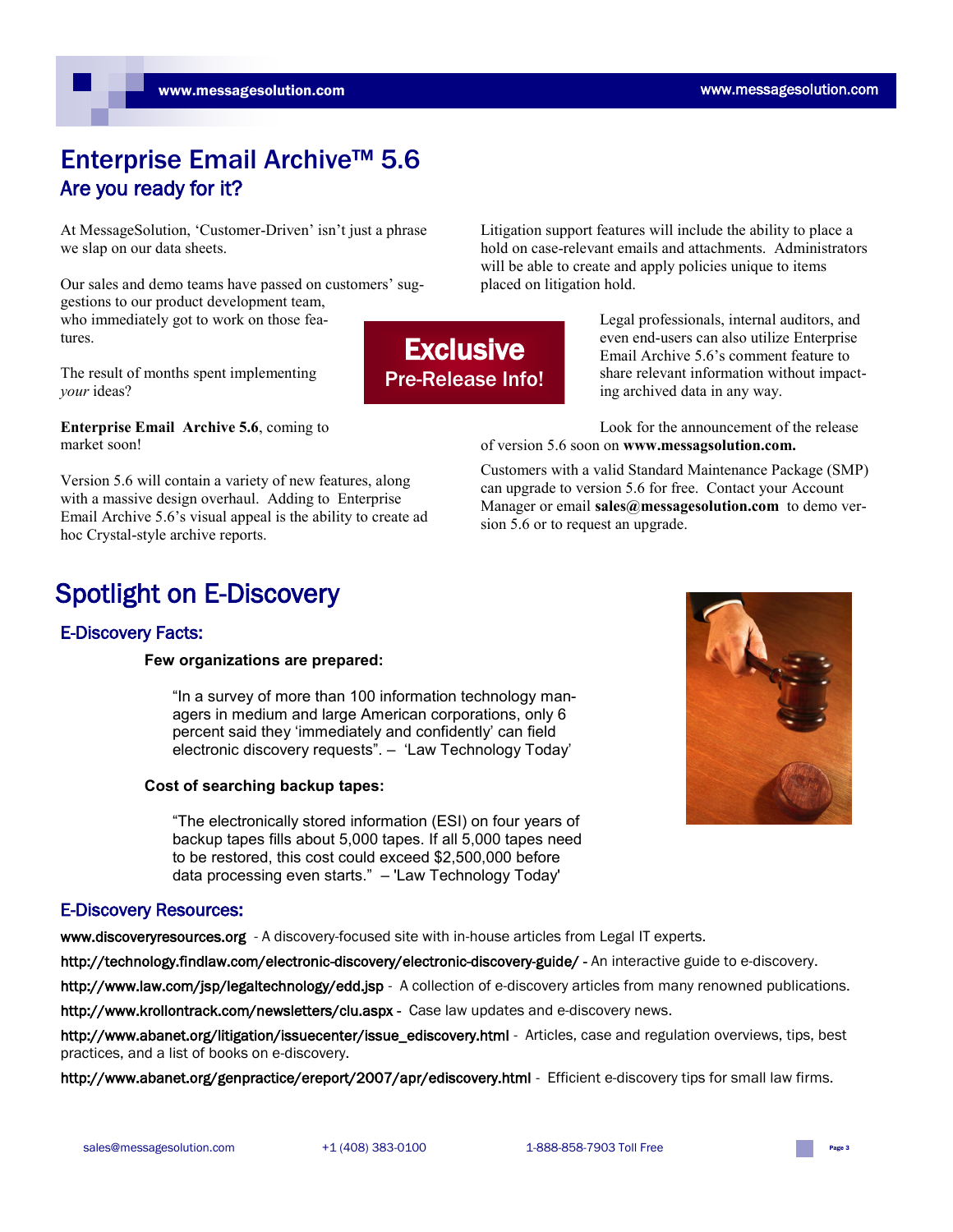*Microsoft* **GOLD CERTIFIED** Partner

**ISV/Software Solutions** 

# MessageSolution and Microsoft

#### **Gold Business Partner Level**

This January, MessageSolution attained Microsoft's highest business partner level. With Gold Level privileges, our product development team will be given more access to Microsoft's developers and the newest technology.

special thanks to our satisfied customers whose references were the final step in securing MessageSolution Gold Certified Partner Status.

#### **Microsoft ISV Competency**

Enterprise Email Archive 5.0 earned MessageSolution a Microsoft Independent Solutions Vendor (ISV) Competency. EEA 5.0 demonstrated its ability to perform impeccably in multiple Microsoft test environments, including Microsoft Office, Windows Server, and Windows Client Platform tests.

Testing was conducted independently by VeriTest, a testing service of Lionbridge Technologies.

We would like to extend a

# Introducing: MessageSolution and Novell

*"We've seen a big surge in interest among education and government organizations."*

*-Tara Anima, Account Manager* Enterprise Email Archive for GroupWise server was officially released February 5, 2008, to wide acclaim.

The MessageSolution team officially debuted Enterprise Email Archive for Group-Wise at Novell BrainShare in March. Attendees, members of the press, and even competitors received the product enthusiastically.

―Our solution is the product long overdue for the Group-Wise community," said MessageSolution's CTO Jeff Liang. "This release also helps organizations that are currently in a decision making process regarding whether to choose GroupWise as their email server."

Since the initial release, MessageSolution has received very positive responses about Enterprise Email Archive for Group-Wise server.

―GroupWise is really popular among education and government organizations, so we've seen a big surge in interest among those industries," said Account Executive Tara Anima.

―They like our product's multi-server support capabilities. Of course, they also like the discount we give them!"

Ask your Account Manager about our education, government, and non-profit discount !





# MessageSolution and IBM

#### **Advanced Business Partner**

MessageSolution earned IBM's Advanced Partner status, thanks to our customers around the world running Enterprise Email Archive for Domino who referred MessageSolution to IBM.

With this upgrade comes

many new benefits for MessageSolution's partners, channels, and clients, including increased support from IBM, access to more technical information, and special promotions.

Enterprise Email Archive 5.0 is **Ready for Lotus Domino** 

**8.0.** To achieve this validation, Enterprise Email Archive underwent extensive review by IBM's staff.

Enterprise Email Archive once again proved itself compatible with even the most up -to-date technology, like Lotus Domino 8.0.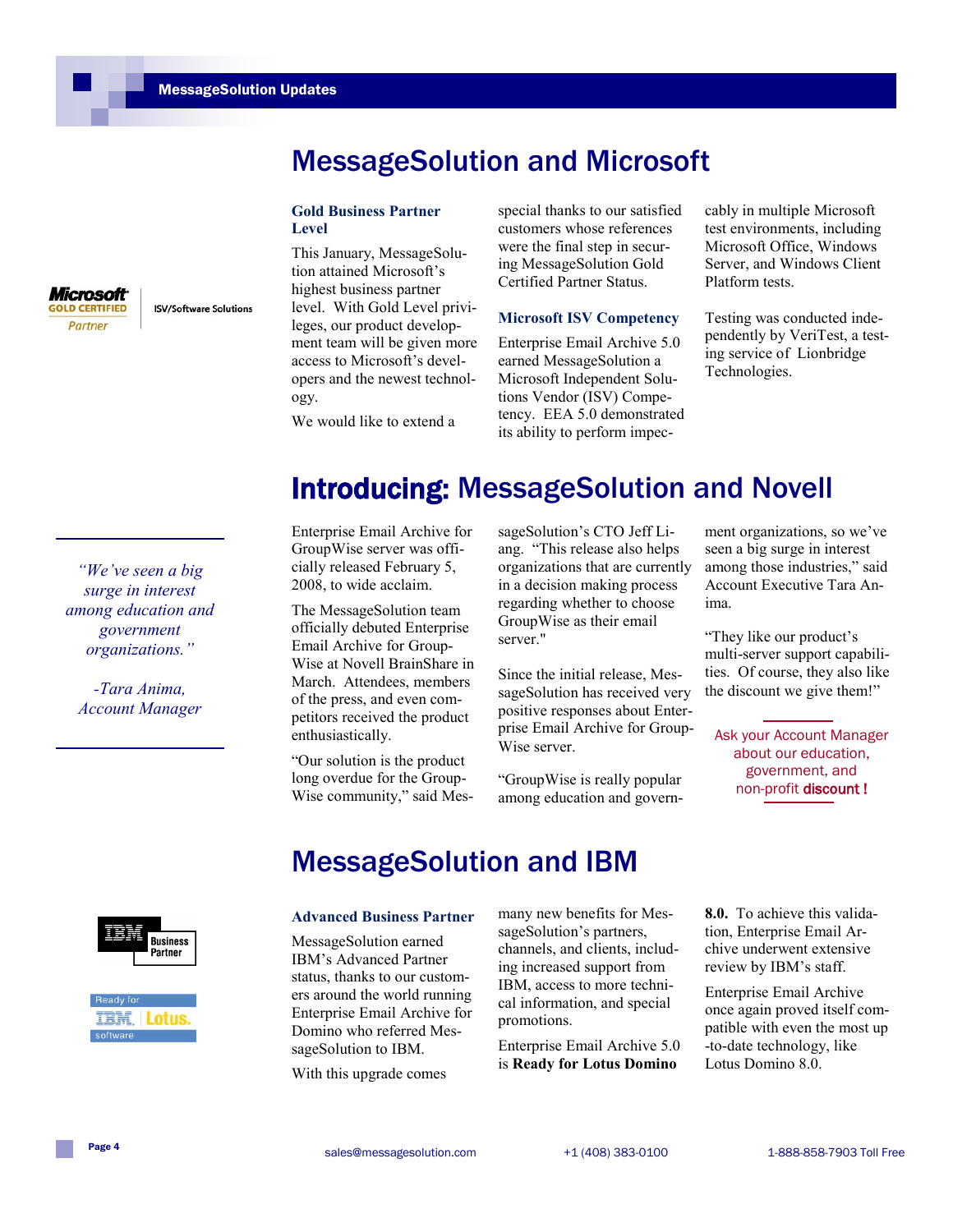## Go Green and Save Green by Archiving

MessageSolution asks you to consider how archiving helps not only your company, but the whole world, by reducing your company's data footprints.

Like many "green" technologies, archiving is an eco-friendly technology that also saves plenty of the other kind of green by more efficiently using existing corporate resources, which reduces a company's data footprints.

Archiving can increase productivity, lower power usage and cooling requirements, and conserve both human and financial resources. GreenDataStorage.com lists archiving, compression and single instance storage, or deduplication, as primary methods for data footprint reduction.

These methods help businesses reduce their power consumption without sacrificing functionality. Here's how some of MessageSolution's archiving features increase functionality and reduce the cost of information lifecycle management.

### **Archiving**

Archiving allows companies to retain vital records by capturing and offloading data from email and file servers to a storage device, allowing servers to function more efficiently.

Archiving reduces power usage and IT management hours. The process also places a very low burden on CPU resources. For example, MessageSolution's Enterprise Email Archive and Enterprise File Archive utilize only about 3-5% of CPU resources.

### **Data Compression**

Data compression reduces the size of emails and files to create a corresponding reduction in network

bandwidth or storage capacity.

The storage savings are often quite dramatic. Enterprise Email Archive, for example, compresses emails and attachment files by more than 50%.

When combined with deduplication technology, storage sizes can be reduced to a quarter of their original size.

### **Deduplication**

Single instance storage technology locates multiple copies of the same file or message and stores only one, deduplicating archive reserves.

Without deduplication, every copy of an email or attachment sent to multiple employees or sent multiple times would be stored to the archive, which wastes space. Employees will also waste time during searches combing through copies.

When reviewing archiving products, be sure to ask if the solution supports single instance storage of attachments as well as emails. Why is this a critical point? Most businesses follow the " $80/20$  rule":  $80\%$  of storage space is used by large attachments, which comprise only 20% of total communications.

Most archiving products deduplicate message contents, but fewer also deduplicate attachments. Neglecting attachments significantly decreases the efficacy of storage reduction efforts.

### **Hierarchical Storage**

Hierarchical storage management is the process of placing less frequently used data on less performanceintensive storage devices, resulting in a 'tiered' or 'hierarchical' storage scheme. Data compression and deduplication can be applied to all tiers of storage.

Hierarchical storage management reduces overall energy usage by storing data more efficiently. Another added benefit of tiered storage is cost reduction—but even if we could all afford to store everything on more expensive and power-intensive devices, that doesn't mean we should.

So if your IT department is ready to go green, consider a process like archiving that also improves internal efficiency and reduces operational costs, which makes management (and the Earth) very happy.